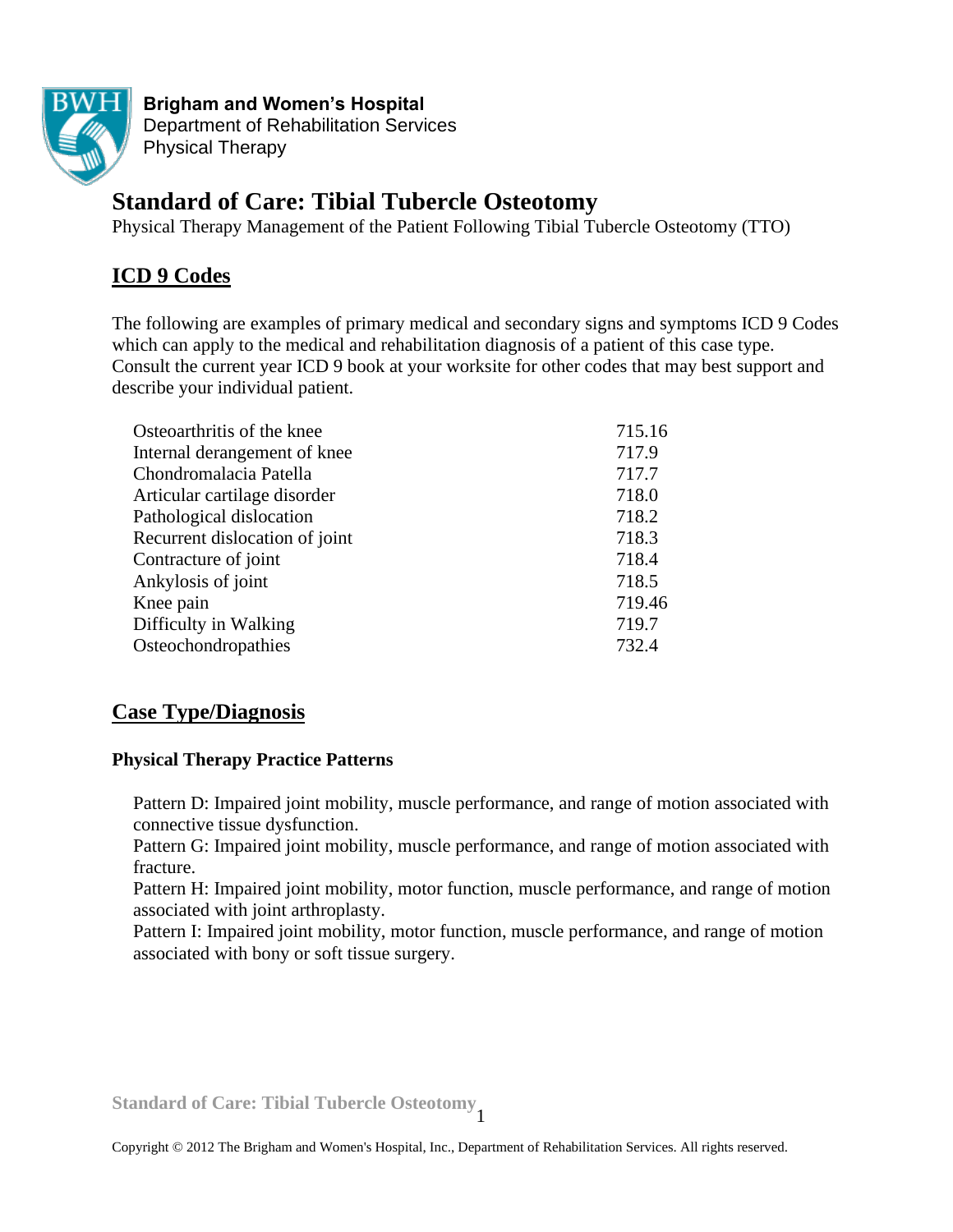#### **Background**

Tibial tubercle osteotomy (TTO) is a procedure for treating patients with patello-femoral pain and dysfunction. The premise of tubercle surgery is that select patients with patello-femoral problems have an abnormal or suboptimal position of the tubercle. This suboptimal position for distributing force is corrected by surgically moving the tubercle to a new position thereby performing a  $TTO<sup>1</sup>$ . Patellar mal-tracking, frequently associated with malposition of the tibial tubercle, often leads to the diagnosis of chondromalacia patella (softening of the articular cartilage) which may lead to arthritic damage to the patello-femoral joint of the knee<sup>2</sup>.

In 1888, Cesar Roux was the first surgeon to describe a subperiosteal transfer of the patellar tendon for a young patient with recurrent patellar dislocation, thus paving the way for this surgical procedure<sup>3</sup>. The multifaceted problems of the patello-femoral joint still present a complex challenge to the surgeon today. Although there are many surgical options for treatment, no one method is universally successful<sup>1</sup>. Present techniques, that attempt to optimize joint stability and contact area while decreasing articular cartilage stress, continue to evolve<sup>1</sup>.

The purpose of a TTO is to correct the anatomy and improve the biomechanics of the knee joint by moving the tubercle to a new position so that the patella will track, align and glide correctly across the articular surface of the distal femur known as the trochlea. The general concepts of physical therapy management following TTO include:

- Regaining normal range of motion
- Regaining of muscle strength, performance and balance
- Reducing and alleviating pain
- Enabling full function and hence improving quality of life

The time for recovery and rehabilitation and the intensity of physical therapy treatment interventions may vary based on the severity of the underlying pathology and other surgical and patient related factors.

Although other models for the rehabilitation following this surgery do exist<sup>4</sup>, this standard of care applies to the rehabilitation of patients following a tibial tubercle osteotomy (TTO) at Brigham and Women's Hospital (BWH). It serves as a resource guide for physical therapy management of this patient population according to specific practices at Brigham and Women's Hospital (BWH) in the acute care and outpatient settings.

# **Indications for Treatment**

The patella is a sesamoid bone, in the front of the knee that is embedded in the quadriceps tendon and acts to increase the biomechanical leverage of the quadriceps. As the knee flexes and extends the convex patella glides superiorly and inferiorly in the trochlear groove. Because the patella 'floats' within the quadriceps, proper tracking of this bone in the trochlear groove is dependent on proper muscle balance. Patellar tracking is governed by a complex interaction between soft tissues and bony structures<sup>5</sup>. Individuals, who are candidates for a TTO, frequently have damage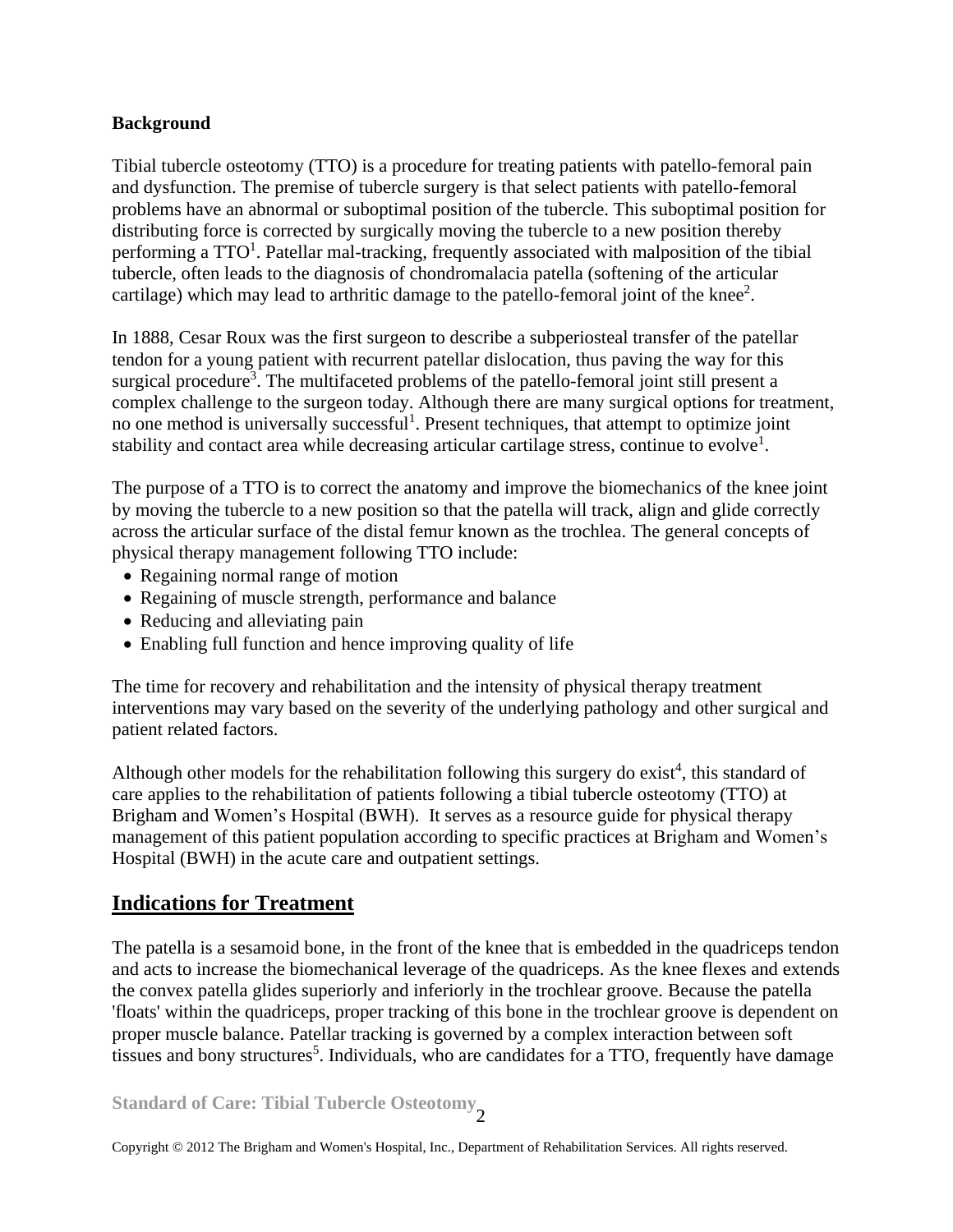to the cartilage of the patello-femoral joint caused by patellar mal-tracking. The mal-tracking of the patellar may lead to softening of the cartilage, which leads to arthritic damage to the patellofemoral joint of the knee. This contributes to patello-femoral pain and dysfunction. Patellar maltracking is the result of one or a combination of conditions such as an abnormal position of the tibial tubercle, lateral patellar tracking, or an excessively long tendon causing the tendon to slide too high on the knee joint (patellar alta).

According to Koeter, a Dutch Orthopedic surgeon, specific indication for surgery is not just failed conservative treatment, but specific anatomical abnormality. He attests that although patella function results from the complex interaction of many factors, patellar instability remains a mechanical problem. One of the mechanical factors that can result in lateral instability is an increased distance between the trochlear groove (TG) and the tibial tuberosity (TT). Koeter states a distance of 15mm or greater is considered pathological and an indication for surgery in symptomatic patients. According to Gommoll, Minas, Farr and Cole a TT-TG distance of <15 mm is considered normal; values >20mm are abnormal and should be considered for a tibial tubercle osteotomy. Other factors include insufficiency of the medial patellar femoral ligament, trochlear dysplasia and patella alta<sup>5</sup>. Quadriceps weakness and wasting, especially of the vastus medialis is also commonly associated with patello-femoral symptoms<sup>6</sup>.

According to Hocking et al, the only absolute contraindication to performing a TTO is when there is severe tibial osteolysis involving the tibial tubercle. In these cases the concern is that the osteotomized fragment may either fracture intraoperatively or postoperatively or the fragment may progress to a nonunion, leading ultimately to failure of the extensor mechanism. Poor soft tissue coverage over the site of the tibial tubercle osteotomy as in the case in very thin patients is a relative consideration not to perform the surgery<sup>8</sup>.

#### **Patient Population**

According to Buuck and Fulkerson the most common patient profile is an individual between the ages of 15 to 40 years with a long history of patello-femoral symptoms. These individuals will demonstrate radiographic evidence of patellar subluxation or tilt (rotation); and, upon arthroscopy will show lesions of the patellar articular surface presumably related to abnormal shear stress and deficient contact caused by the malalignment<sup>3</sup>. On examination patients typically present with recurrent dislocations, partial dislocations or pain in front of the knee. Pain occurs especially with situations that increase patello-femoral forces such as prolonged sitting, kneeling, ascending/descending stairs or ambulating on uneven surfaces.

# **Pre-Operative Evaluation**

Tibial tubercle osteotomy requires a comprehensive evaluation of the entire lower extremity, since all of the imbalances associated with the patello-femoral joint cannot be assigned solely to the position of the tubercle. Because a precise preoperative diagnosis is required, computer tomography (CT) scanning is used to determine an accurate measure of the tibial tuberosity/trochlear groove distance<sup>5</sup>. Other common measurements of tubercle relative position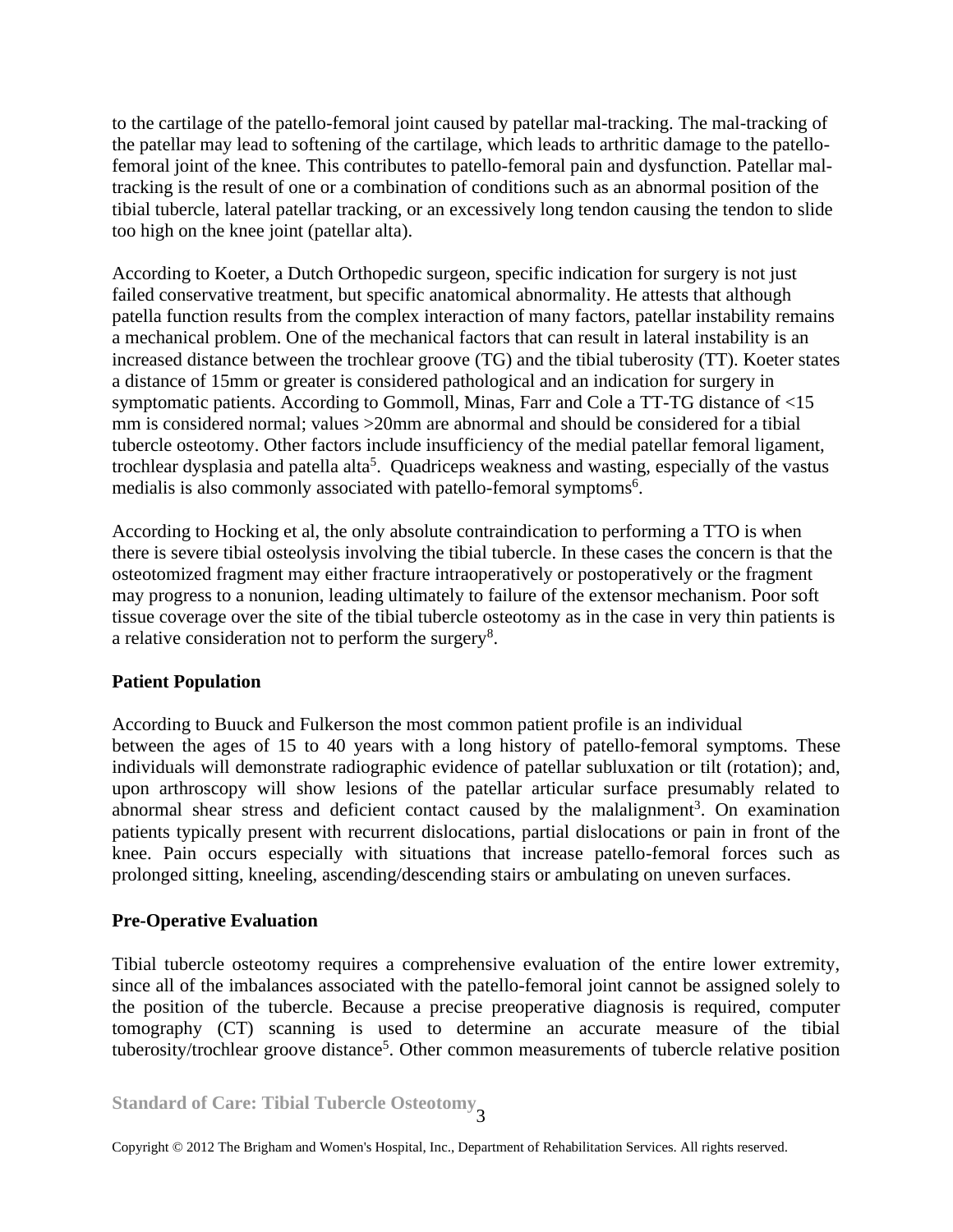are the Q angle and the tubercle sulcus angle<sup>1</sup>. The Q angle is measured from the iliac crest to the center of the reduced patella to the center of the tubercle either in extension or low levels of flexion<sup>1</sup>.

In addition to a complete medical evaluation, a thorough physical therapy evaluation and treatment program should precede tubercle surgery. The intent of conservative management is to assess muscle imbalances in order to restore the normal biomechanics of the knee by attempting to optimize joint stability and contact area while decreasing articular cartilage stress.

A comprehensive rehabilitative program at the pre-operative phase should include: a stretching regime to restore flexibility of the hamstrings, quadriceps and iliotibial band, patellar mobilizations, a strengthening program emphasizing the core proximal musculature, specifically the hip abductors and external rotators and gait training focusing on avoidance of in-toeing gait<sup>6</sup>. During this period, the surgeon and the rehabilitation provider will learn the patient's postoperative rehabilitation potential in order to assist the patient in establishing optimal outcome expectations.



Figure 1: The direction of pull of the quadriceps on the patella is described in terms of the Q angle, the angle formed by the intersection of a line drawn from the center of the patella to the tibial tuberosity and a line drawn from the center of the patella to the anterior superior iliac spine.7

Although infrequent, TTO may also be indicated in patients undergoing either primary or revision total knee arthroplasty to assist the surgeon in achieving adequate exposure of the knee. In a study of 1400 revision total knee replacements, only 3% involved a  $TTO<sup>8</sup>$ .

In the event that the areas of damage are localized, cartilage cell transplantation can be added to the procedure to improve the final result (please refer to the Brigham and Women's Hospital Department of Rehabilitation Services Standard of Care for Autologous Chondrocyte Implantation)<sup>2</sup>. The TTO may also be performed in combination with other osteotomies such as a high tibial osteotomy (HTO).

# **Surgical Procedure**

The surgery is accomplished in two stages. In stage one the surgeon uses an arthroscope to accurately diagnose the location of the cartilage loss on the patella or the trochlea and determine whether or not TTO surgery would be indicated and helpful in the patient's pain and symptoms. If it is determined that the arthritic changes are localized then stage two of the surgery is performed. This involves an open surgical procedure as described below<sup>2</sup>.

In rare instances the trochlear groove is either developmentally dysplastic or so degenerated and damaged from excessive wear due to mal-tracking that a trochleoplasty may be required. Trochleoplasty involves reshaping the groove by chiseling away cartilage and bone and advancing the articular linings to protect the surfaces from rubbing bone on bone<sup>2</sup> .

A TTO is a surgical fracture of the tibial tubercle at the site of the patella tendon attachment. During this surgery, the tibial tubercle is relocated so that the patella will track centrally in the trochlear groove in order to reestablish and maintain effective tracking and contact area of the

**Standard of Care: Tibial Tubercle Osteotomy** 4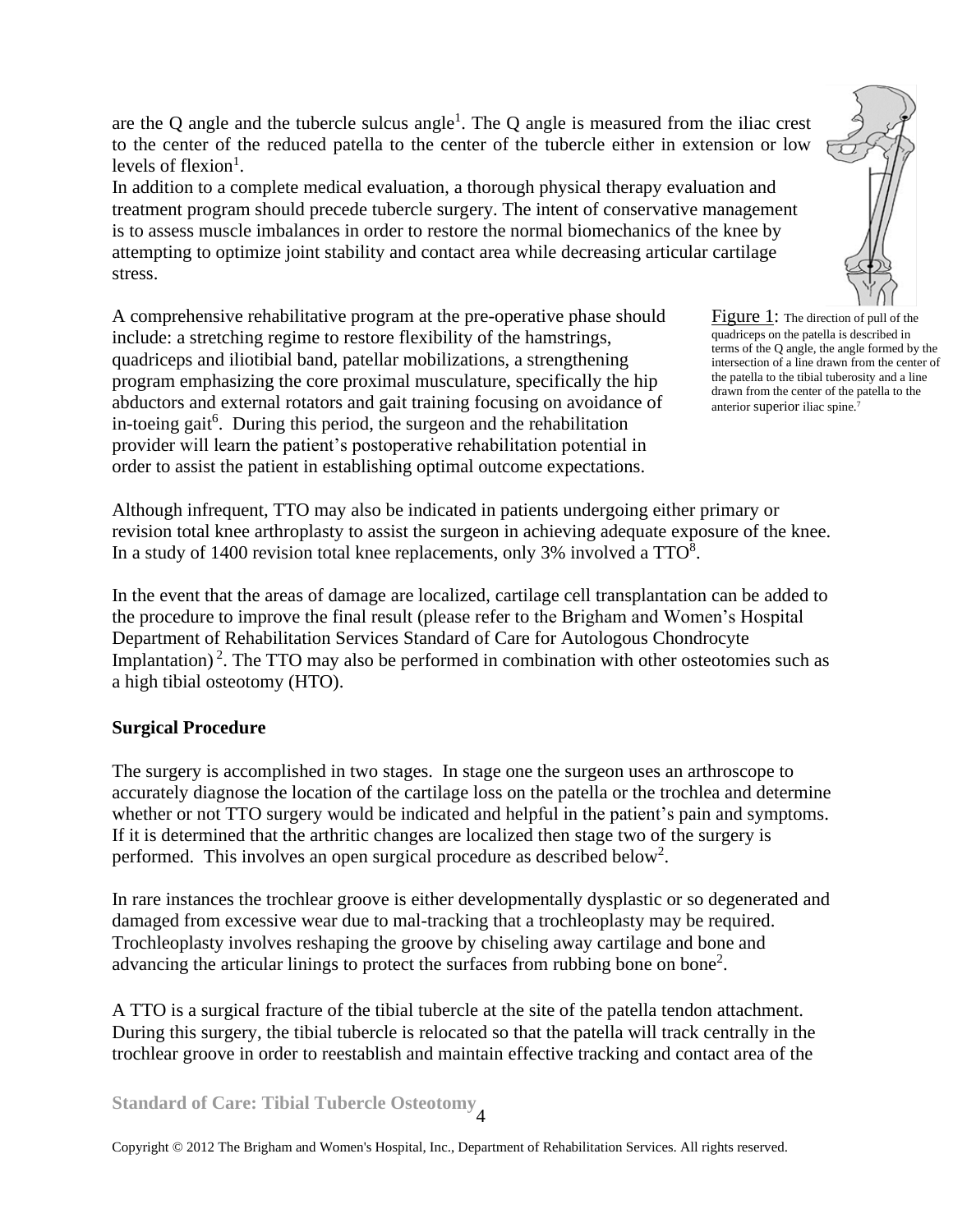patello-femoral joint. The goals are to normalize the distance between tibial tuberosity (TT) and the trochlear groove (TG) distance and transfer stress from areas of chondrosis to areas of intact cartilage and increase patello-femoral contact by improving congruity and decreasing contact stress<sup>6</sup>. This will delay degeneration of the articular surfaces. The ability to vary the angle of the osteotomy gives the surgeon a wide variety of options in treating patients with different types of patello-femoral malalignment<sup>3</sup>.



Figure 2: 1) Cut at the proximal end of the osteotomy is made with a thin osteotome. 2) Distal part of the quadriceps tendon, the patella, the patellar ligament and the tibial tuberosity is retracted. 3) Cortical screws used for fixation<sup>9</sup>.

Over the years there have been many variations and advancements of tibial tubercle osteotomies. Presently the procedure most commonly employed in the United States is that of an oblique osteotomy, which allows anterior elevation and medialization of the tibial tubercle to decompress the patello-femoral joint in its usual wear pattern. This is referred to as the Fulkerson type osteotomy. 2

Tibial tubercle osteotomy begins with a longitudinal incision along the anterior surface of the knee. This is often combined with a release of the tight tissues laterally along with the advancement of the loose medial tissues specifically the vastus medialis oblique (VMO) quadriceps muscle referred to as VMO advancement and a possible repair or reconstruction of the medial patello-femoral ligament<sup>1</sup>. The bone is then cut obliquely at the insertion of the patella tendon at the tibial tubercle after the muscle compartments have been stripped off of the bone to protect them from injury<sup>2</sup>. In order to avoid fracture of the tibial tubercle, the osteotomy needs to be a straight cut and of adequate length and width. Koeter et al recommend a length of at least 5cm and a thickness of  $.75cm<sup>10</sup>$ .

Once the bone has been mobilized or relocated, and the soft tissues above the patella have been balanced, then the tibial tubercle is reattached with two or three screws until the bone unites. These screws are usually left in place unless they become painful for the patient<sup>2</sup>.

**Standard of Care: Tibial Tubercle Osteotomy** 5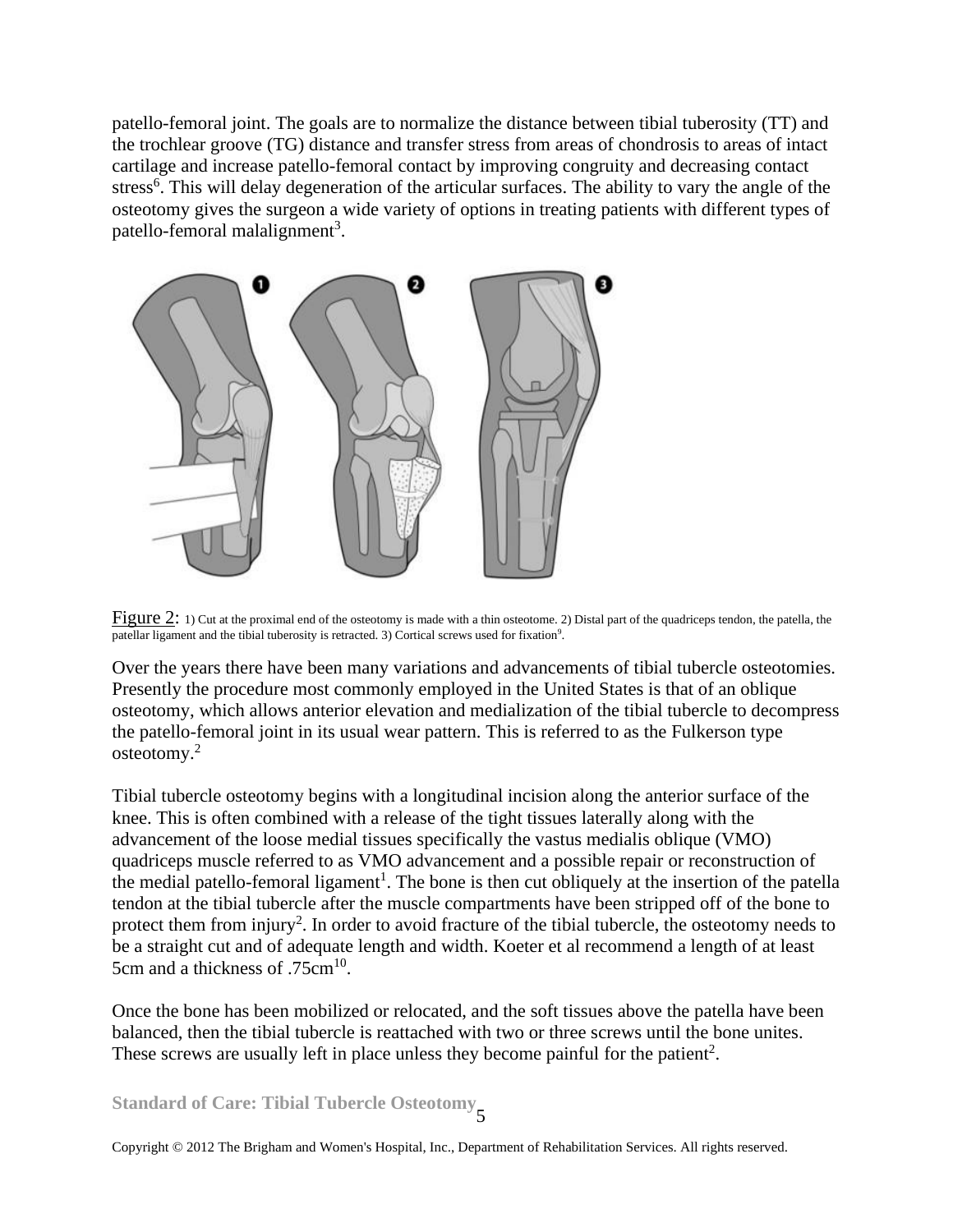# **Outcomes**

The Cartilage Repair Center<sup>™</sup> reports that it takes about six to nine months before patients no longer think about their surgery and experience 90% pain relief as compared to their preoperative condition. On average, 80% pain relief occurs for the first five years following surgery and 60% at eight years. Many patients are able to participate in outdoor activities for 10-15 years before requiring any additional intervention. Approximately one-third of patients will require a total knee replacement 10 years after a TTO if the initial diagnosis was for chondral  $loss<sup>2</sup>$ . If the TTO was performed for instability in the absence of a cartilage defect, the longevity of this procedure is enhanced<sup>2</sup>.

In a four to twelve year follow up study of 36 patients, good to excellent results were reported by 86% of patients who underwent anteromedialization of the tibial tubercle. Seven of the patients were able to return to heavy labor, nine to moderate work and 18 to light duty<sup>3</sup>.

In this same study 67% of the patients were satisfied with their level of recreational activity at follow up. Thirty-six percent returned to running or court sports and four out of five of the high school athletes in the study returned to their sport<sup>3</sup>.

# **Evaluation**

#### **Medical Record Review**

Review the pertinent past medical and surgical history. Attention to pre-operative range of motion (ROM) and strength values for the knee are among the most important data for the physical therapist during the medical history review. It is also imperative to review relevant diagnostic imaging and other tests that lead to the current diagnosis and decision to pursue surgical management. Inquire about presenting signs and symptoms including: duration/severity, impact on function, and any prior management of symptoms, medication, or other conservative means. This information will help with treatment planning and setting realistic short term and long term goals.

*History of Present Illness:* Per the procedures followed by Brigham and Women's Hospital Rehabilitative Services, post-operative laboratory workup, especially hematocrit and INR level, need to be monitored when evaluating patients after a TTO procedure in the acute care setting. INR levels should not exceed 3.0 as this places patients at risk for post-operative hemarthrosis. If the patient's INR is 3.0 or higher, the therapist must consult with the surgical team. In addition review of the operative note is indicated to fully understand the extent of surgery and whether or not additional procedures have been performed. Ideally, the surgical note should delineate exactly where the cartilage lesions (if present) were located. The date of surgery and any post operative complications should be identified. All of this information can be found in the electronic medical record and the patient's chart.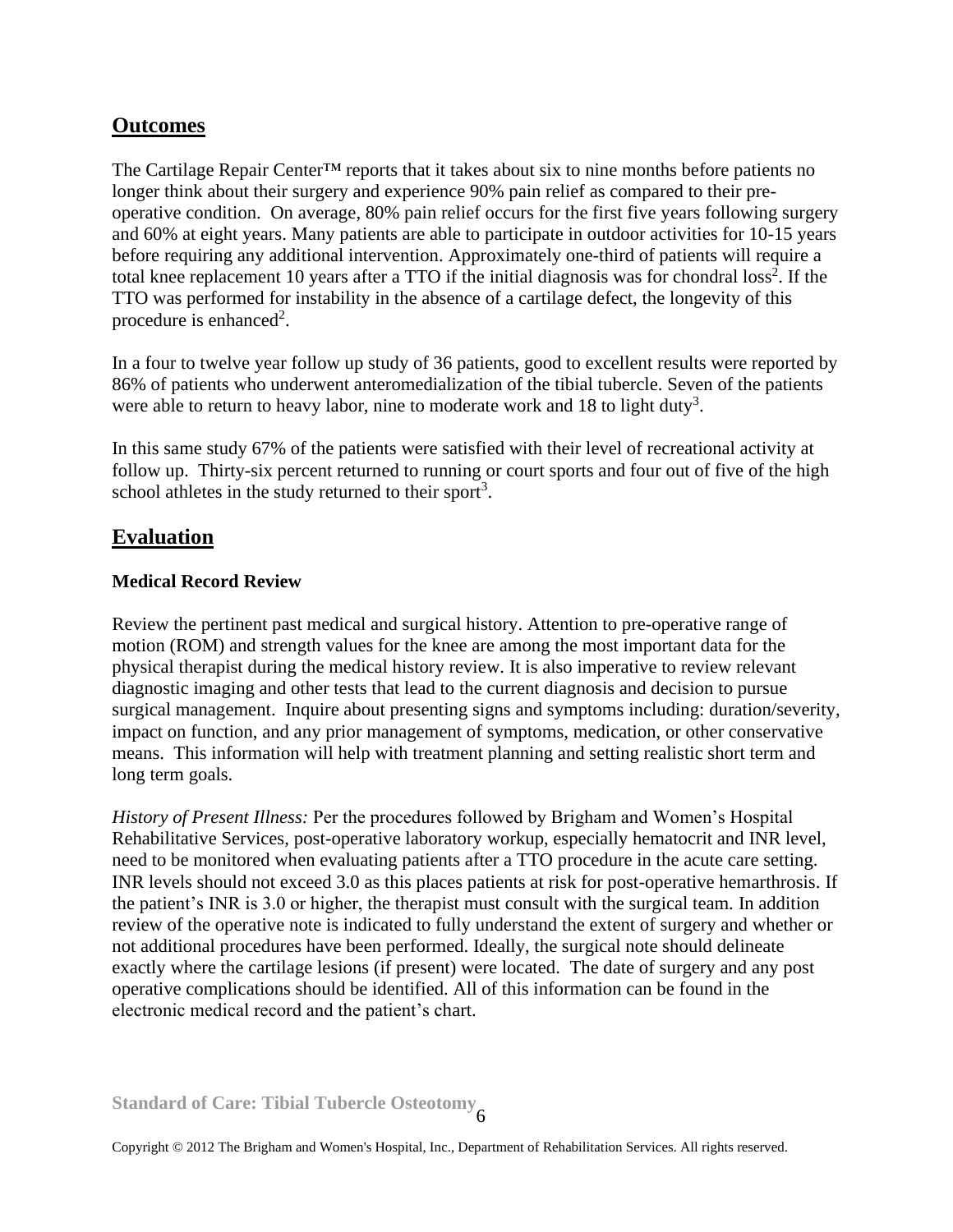*Social History/Prior level of function:*Inquire regarding current vocation, occupational history, home environment, family/caregiver support, and previous use of assistive devices. Information about prior level of function including participation in daily activities, social roles and physical fitness activities are also important components of the social history.

*Medications:* Review current pharmacological management for individual patients. Common medications used in the acute management of patients following tibial tubercle osteotomy are: bupivacaine, hydromorphone, oxycodone, oxycontin and toradol. Anticoagulants are indicated following surgery and typically include Coumadin. Take note of the route of administration for medications (i.e. via epidural, intravenous (IV), by mouth (PO), etc), as this will ensure safe handling of patients during examination and treatment. On post-op day (POD) #1 mobilizing out of bed may be deferred pending a thorough PT assessment of motor and sensory performance. The effects of the epidural may result in a residual motor and sensory block up to six hours after disconnection.

# **Physical Examination/Systems Review**

*Pain:* Intensity of pain at rest and with treatment is documented at every patient encounter using the visual analogue scale (VAS) or verbal report scale (VRS). Plan of action such as premedication or cryotherapy should also be included in documentation. Other qualitative details of pain that are important to obtain include the location, frequency, alleviating/aggravating factors, and descriptors of pain.

*Lines, Tubes, and Devices:* The typical patient following TTO on POD #1 will commonly have the following lines, tubes, and positioning devices:

- Epidural catheter, femoral nerve catheter, and/or PCA pump for pain medication administration.
- Foley catheter.
- Nasal canula for oxygen therapy.
- Cryocuff over the knee joint for cryotherapy.
- Venodyne (compression) boots for DVT prophylaxis.
- Telemetry/cardiac and/or continuous oxygen saturation monitors if an epidural catheter is in place.
- Continuous passive motion (CPM) machine. The CPM machine is started on POD #1 to help restore range of motion and is typically set at 30 degrees of flexion and advanced 10 degrees per day as tolerated. If combined with additional surgical procedures it is necessary to follow the most conservative protocol.
- An adjustable hinged knee brace is used to support the operative extremity, assist in stabilizing the knee joint and to maintain the operative knee locked in extension for all mobility, transfers, and ambulation. The brace may be unlocked when the patient is in the CPM, in bed or when sitting to encourage knee flexion.
- Towel roll under the ankle of the operative leg while in bed to maintain knee extension.
- Hemovac or Jackson Pratt (JP) drain to extract excess fluid from the operated knee joint typically removed by POD #2.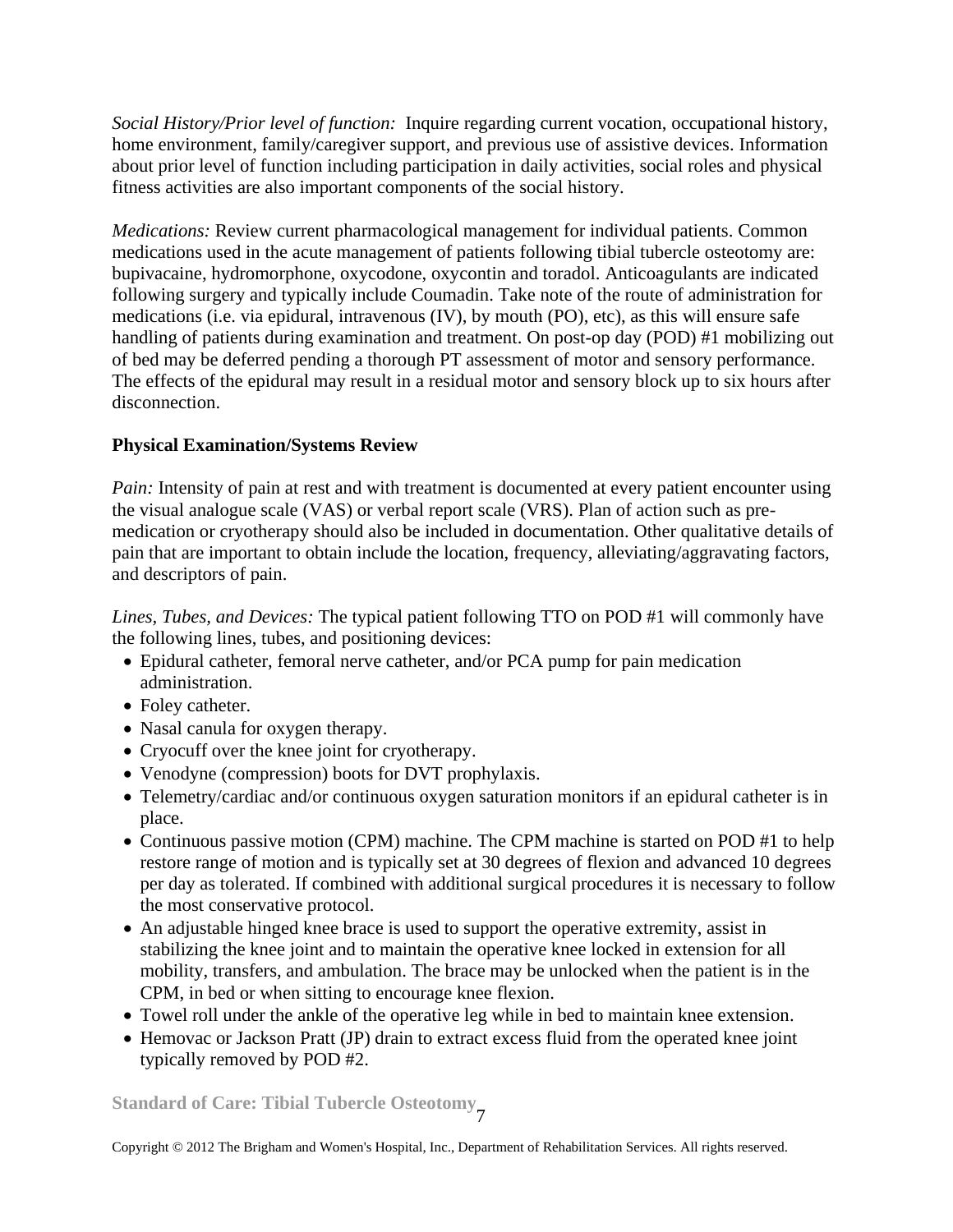#### *Musculoskeletal*

- Anthropometrics: Body Mass Index (BMI) and/or height and weight of the patient should be included in the systems review to assist with guiding your examination.
- ROM: Goniometric measurement of the hip and knee joints and gross assessment of ROM of the upper extremity (UE) joints are to be documented in the systems review. Since the tibial tubercle is the anatomical site for the attachment of the quadriceps muscle, **active extension of the knee is contraindicated and the patient is allowed only passive knee extension.** Active and passive ROM of the operative knee is measured, to include extension (while positioned in supine over ankle towel roll), and flexion while seated. Limitations in ROM are also documented to further describe the end-feel of the joint (i.e. firm, bony, empty/painful).
- Joint mobility: Assessment of patello-femoral joint play of the operative knee is often indicated in the post-operative phase. However, depending on surgeon preference, patellofemoral joint mobilization may begin as soon as POD#1.
- Strength: Manual muscle testing (MMT) of the upper extremity muscles and non-operated lower extremity muscles should be documented. For the operated extremity, special attention is given to assess quadriceps activation by observing the quality of an isometric quadriceps contraction (i.e. trace, poor, fair, good) via palpation and observation. It is well established that quadriceps weakness, along with pain, is one of the first symptoms reported by patients with knee osteoarthritis $11$ . Even though joint surgery is successful at eliminating many joint related factors, reduced muscle mass and strength reduction are not addressed by surgical interventions. It has been found that the quadriceps cross-sectional area at 10 days postoperatively is decreased by 10% as compared to preoperatively.<sup>12</sup> Therefore, attention to these impairments is important in developing an appropriate treatment plan and achieving good outcomes.
- Posture/alignment: Assessment and documentation of leg length discrepancy and/or posture in supine, sitting, or standing are important information to capture from a systems review. For example: whether the patient's knees (both operative and non-operative) are in valgus or varus alignment, as well as noting the resting position of the LE (neutral or rotated).
- Gait: Qualitative gait assessment is detailed with statements on the type, pattern, and biomechanics of gait, as well as the type of assistive device used. Changes in stride and step length, as well as cadence should be documented in patients after TTO. Prior to the gait assessment patients are instructed in techniques to maintain their weight bearing precautions and the use of assistive devices. Patients are typically ordered by the surgeon to be either touch down (TDWB) or partial weight bearing (PWB)**.**

# *Neuromuscular*

- Sensation: Light touch sensation is assessed in bilateral LE especially on POD #1-2 to ensure that there is complete resolution of the epidural anesthesia and no nerve damage. Residual effects of the epidural anesthesia may last up to six hours following discontinuation of the medication.
- Proprioception: Knee joint proprioceptive testing may be indicated depending on the stage of post-operative course.
- Balance: It is important to assess and document both static and dynamic balance in the sitting and standing positions, including the use of UE support. Particularly in the acute post-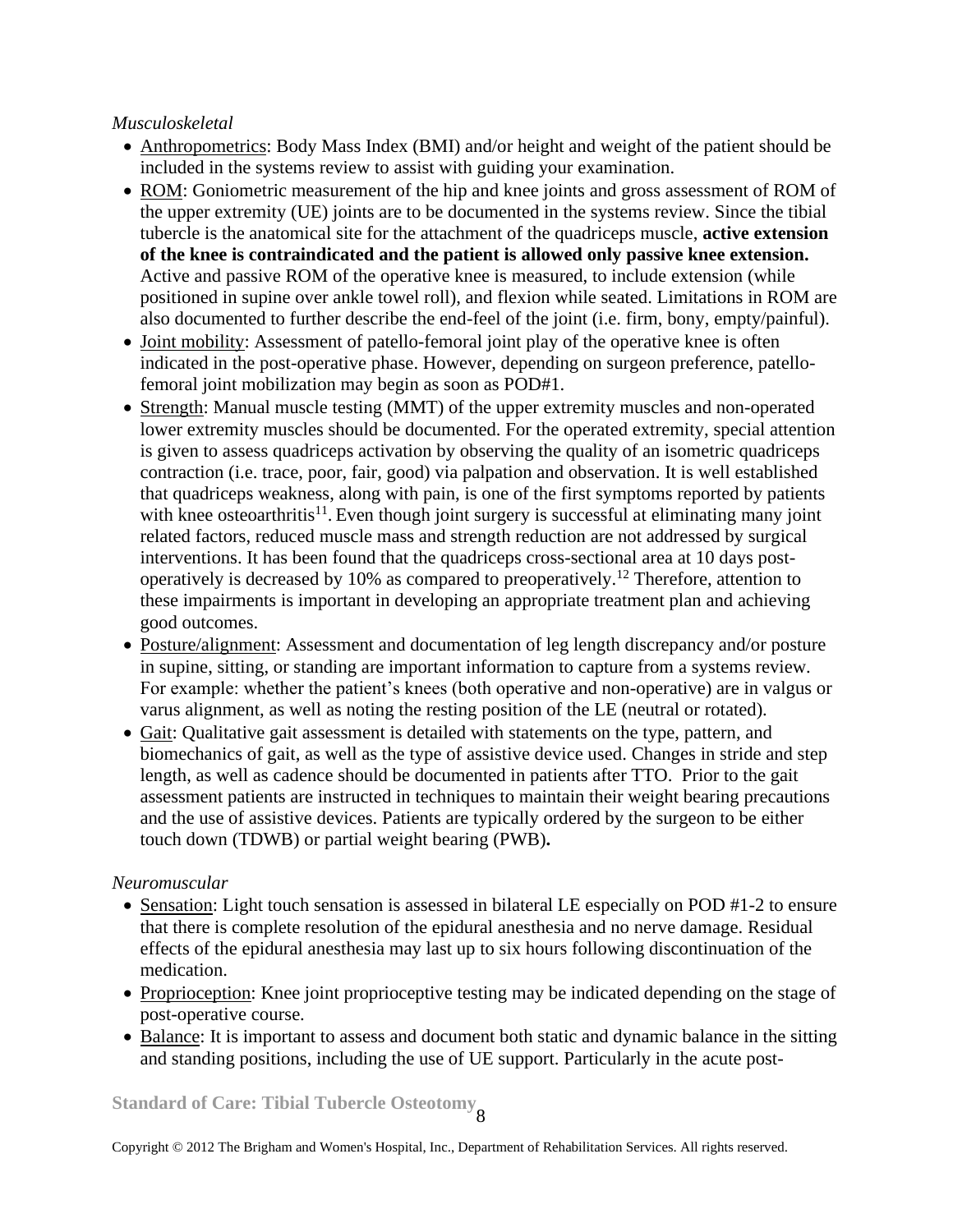operative phase, standing balance will be impaired secondary to the patients touch down weight bearing precautions, thereby impacting the overall plan of care. In the sub-acute period, patients after TTO should be examined in their ability to perform static and dynamic balance tests with or without assistive devices as appropriate while maintaining and following weight bearing precautions.

### *Cardiovascular/Pulmonary*

- Vital Signs: Blood pressure, heart rate, respiratory rate, and peripheral oxygen saturation should be assessed and documented as appropriate during patient encounters based on the patient's symptoms, particularly in the early post-operative days. Anemia and concomitant orthostatic hypotension are common complications immediately after TTO. They can cause clinical symptoms such as shortness of breath, lightheadedness or dizziness, blurred vision, and nausea. The clinical signs include drop in blood pressure with positional changes, tachycardia, diaphoresis, and vomiting. Attention to these signs and symptoms including appropriate documentation is important during the patient examination following TTO, in addition to communication with the clinical team.
- Endurance: Examination of activity tolerance by utilizing the rate of perceived exertion (RPE) scale or a gross subjective and objective assessment of fatigue level for transfer and gait activities should be documented for patients s/p TTO.

#### *Integumentary*

- Skin: Observe the surgical incision and monitor for presence/absence of dressing, discoloration/erythema, drainage, or ecchymosis. The patient's wound is often closed with stitches, staples or steri-strips. The entire lower extremity must also be assessed for areas of skin irritation from use of the hinged knee brace.
- Edema: Soft tissue swelling commonly occurs immediately after TTO, as well as in the subacute phase. Therefore, the amount of LE edema is documented by gross qualitative assessment, or via circumferential measurements of the knee as appropriate. Following lower extremity surgeries, patients may be at risk for compartment syndrome. Signs of compartment syndrome are edema with excessive pain, and increased skin temperature and firmness. If suspected alert MD and nursing immediately.

*Communication, Affect, Mental Status/Cognition, Language, and Learning Style:* The patient's level of arousal/alertness, orientation, ability to follow commands, communicate/make needs known, and learning preferences is taken into account and documented in the examination.

#### **Functional Tests and Outcome Measures**

The following functional tests and measures may be used in the acute care setting and during the home phase of rehabilitation and at least one of these should be selected in the outpatient setting to assess loco-motor and functional capacity of TTO patients:

- Timed Get Up and Go (TUG)
- Six Minute Walk Test (6MWT)
- Stair Climbing Test (SCT)

**Standard of Care: Tibial Tubercle Osteotomy** 9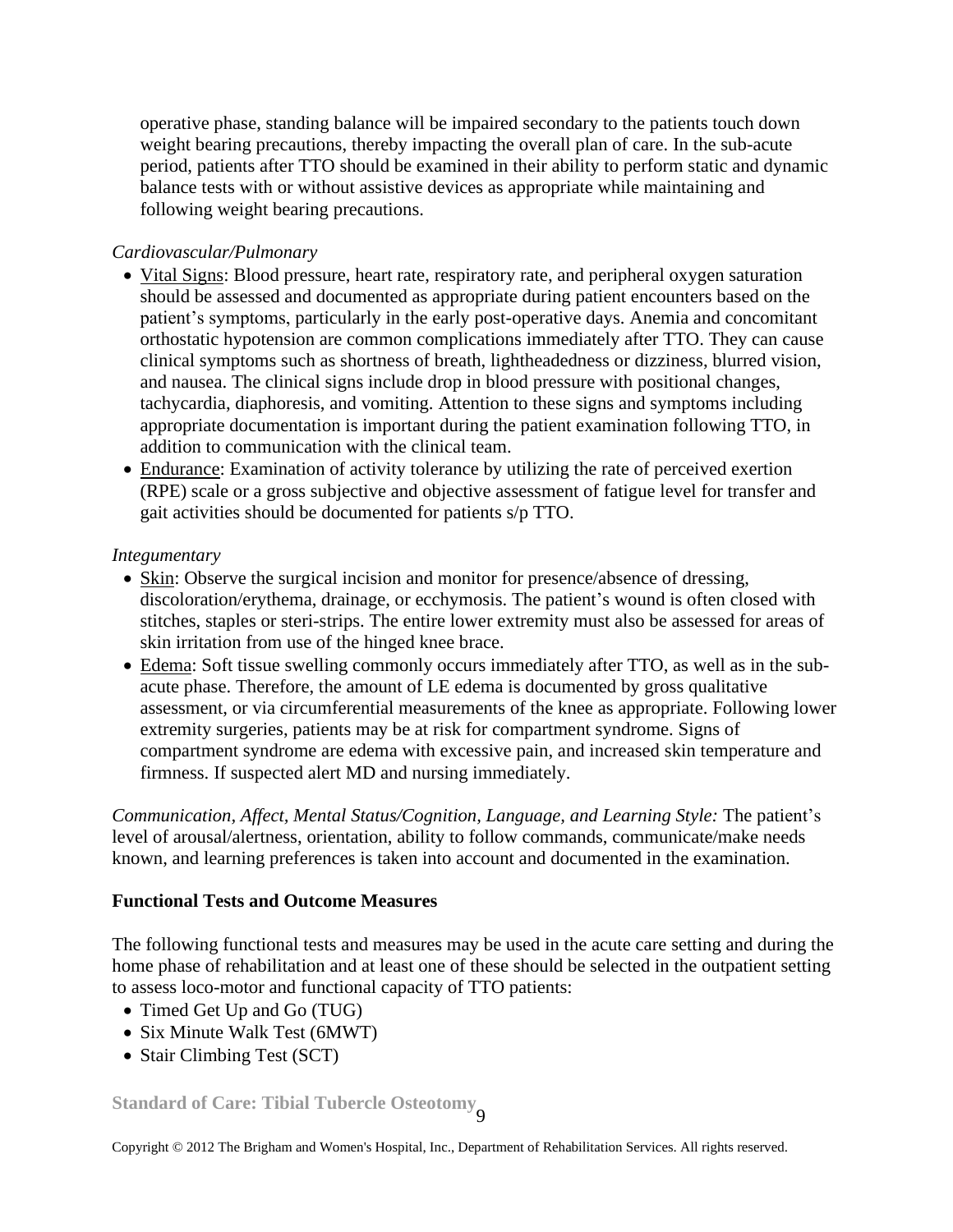- Lower Extremity Functional Scale (LEFS)
- Western Ontario and McMaster Universities Osteoarthritis Index (WOMAC)
- Short-Form-36 (SF-36)

### **Assessment**

#### **Impairment List**

Patients following this surgery may demonstrate the following impairments:

- Range of motion
- Muscle performance (including strength, power, and endurance)
- Motor control
- Proprioception
- Balance
- Gait
- Tissue integrity
- Pain tolerance
- Edema control

As a result of these impairments patients may demonstrate the following functional limitations particularly in the first few days of post operative treatment:

- Decreased independence with:
	- o Bed mobility
	- o Transfers
	- o Ambulation
	- o Functional activities
	- o Basic/Instrumental activities of daily living (B/IADL)
	- o Quality of life

#### **Short Term Goals (STGs): Stage One (0-6 weeks)**

Short-term goals for this patient population during their acute hospital course (2 to 3 days) are as follows:

- Patients will perform all bed mobility and transfers independently with the use of the most appropriate assistive device.
- Patients will ambulate household distances (50-100 ft) independently with the use of the most appropriate assistive device.
- Patients will negotiate stairs (step-to pattern) with minimal assistance and the use of the most appropriate assistive device.
- Patients will demonstrate a fair to good isometric quad contraction and ability to perform a straight leg raise (SLR).
- Patients will demonstrate LE MMT grades of  $\geq$ =3-/5 to increase independence with bed mobility, transfers, and ambulation.

**Standard of Care: Tibial Tubercle Osteotomy** 10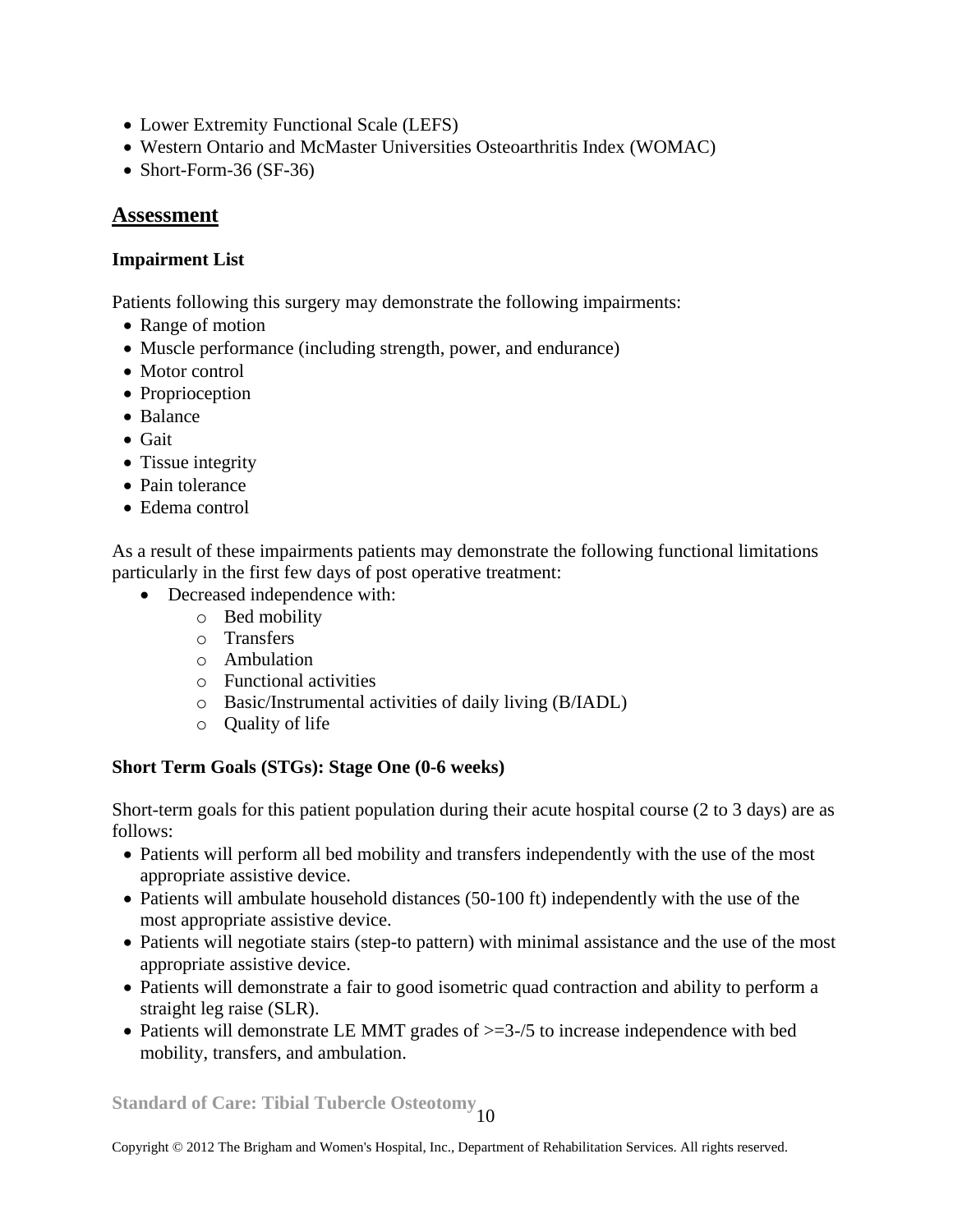- Patients will be independent and able to verbalize/demonstrate donning and doffing the hinged brace.
- Patients will be independent and able to verbalize/demonstrate home exercise programs and activity precautions.

These STGs may vary slightly depending on the patient's prior functional level, additional procedures performed, and patient's own personal goals.

#### **Long-Term Goals: Stage Two (6-12 weeks)**

The primary goals for this phase are to increase functional mobility while continuing to protect and avoid overloading the graft. The emphasis for PT management is to increase tibial–femoral and patella-femoral mobility and to restore quadriceps control.

Some of the long term goals for this phase are:

- Patients will achieve full weight bearing status with a cane as needed.
- Patients will ambulate community level distances with a cane as needed.
- Patients will negotiate stairs with a reciprocal pattern with a cane as needed.
- Bracing will be discontinued and patients will achieve full range of motion.
- Patients will be participating in outpatient physical therapy and typically participate in the activities and interventions as outlined and described in Stage Two of the Protocol.

# **Treatment Planning / Interventions**

Due to the short length of stay following TTO, the focus of physical therapy (PT) management is on patient evaluation, education, mobility and functional training, as well as interventions to increase ROM and motor control of the articular and peri-articular structures of the knee joint. It is important to keep in mind that ROM, along with proper soft tissue balance is required to ensure proper biomechanics in the knee joint. Therefore, PT must address all impairments in order to ensure good outcomes.

| <b>Established Pathway</b>  | Yes, see attached. | No.            |
|-----------------------------|--------------------|----------------|
| <b>Established Protocol</b> | Yes, see below.    | N <sub>0</sub> |

Physical therapy management for patients following TTO at Brigham and Women's Hospital are guided by the established Tibial Tubercle Osteotomy PT Protocol described below as indicated from Cartilage Repair Center™.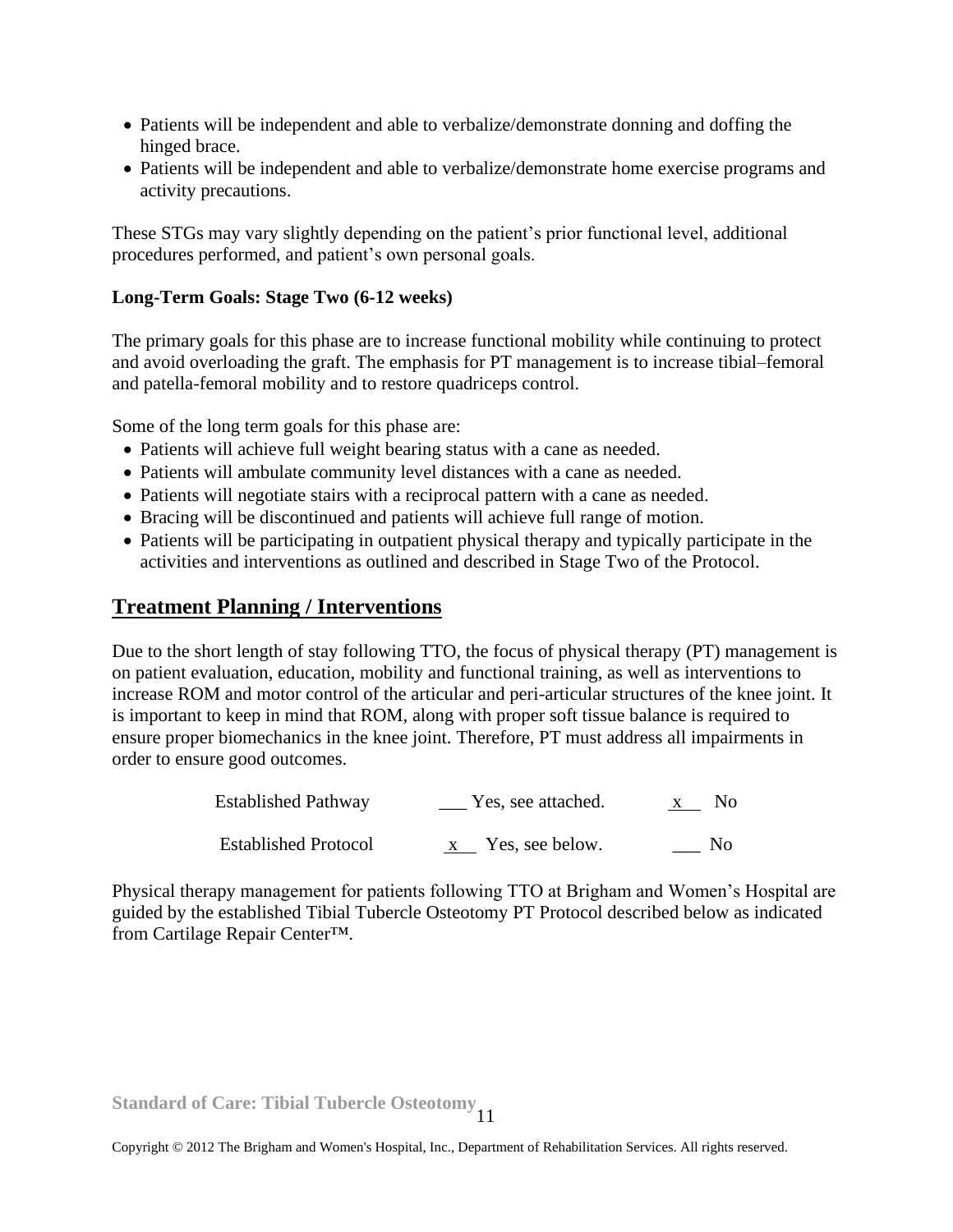### **Stage One (0-6 weeks)**

The following post-operative activity recommendations from the MD are included in the PT consult for patients following TTO in the acute care setting and continue for stage one of the PT protocol which is 0-6 weeks in duration:

- Primary goals:
	- o Increase tibial-femoral and patella femoral mobility
	- o Restore quadriceps control.
- Weight bearing status: Usually touch down weight bearing (TDWB) to partial weight bearing  $(PWB)$  (<40 lbs pressure)
- Range of Motion: (ROM)
	- o **No active knee extension.** Passive ROM for knee extension only.
	- o Full PROM and gentle A/AROM for knee flexion.
- CPM and ROM Goals:
	- o Usually 0-30 degrees immediately post-operatively then increased 10 degrees per day as tolerated (if additional procedures are performed, follow the most conservative rehabilitation protocol).
	- o Minimum 90 degrees flexion by 3 weeks
	- o 110 degrees by 6 weeks
	- o Full ROM by 12 weeks post-op
- Bracing: Hinged knee brace locked in 0 degrees extension for all mobility and gait. Brace may be unlocked when sitting or in bed.
- Therapeutic Exercise:
	- o Quad sets
	- o Ankle pumps
	- o Glut sets
	- o Heel slides with PROM for knee extension
	- o Knee flexion in sitting with PROM for knee extension
	- o No straight leg raises
	- $\circ$  Stationary bicycle with no resistance once 90 degrees of flexion obtained ( $\sim$ 4 weeks)
	- o Gentle multidirectional patella mobilizations may commence immediately after surgery or once edema has resolved
- Other Therapeutic Interventions:
	- o Cryotherapy with cryocuff or ice packs
	- o Electrical stimulation for VMO/quadriceps re-education and biofeedback at home or in an outpatient setting
	- o Gentle soft tissue massage to hamstring insertions and supra patellar quadriceps generally 2-3 weeks following surgery

It is important to recognize signs and symptoms of early post-operative complications and consult with other appropriate health care providers. The most common acute complications following TTO are:

• Blood loss requiring transfusion

**Standard of Care: Tibial Tubercle Osteotomy** 12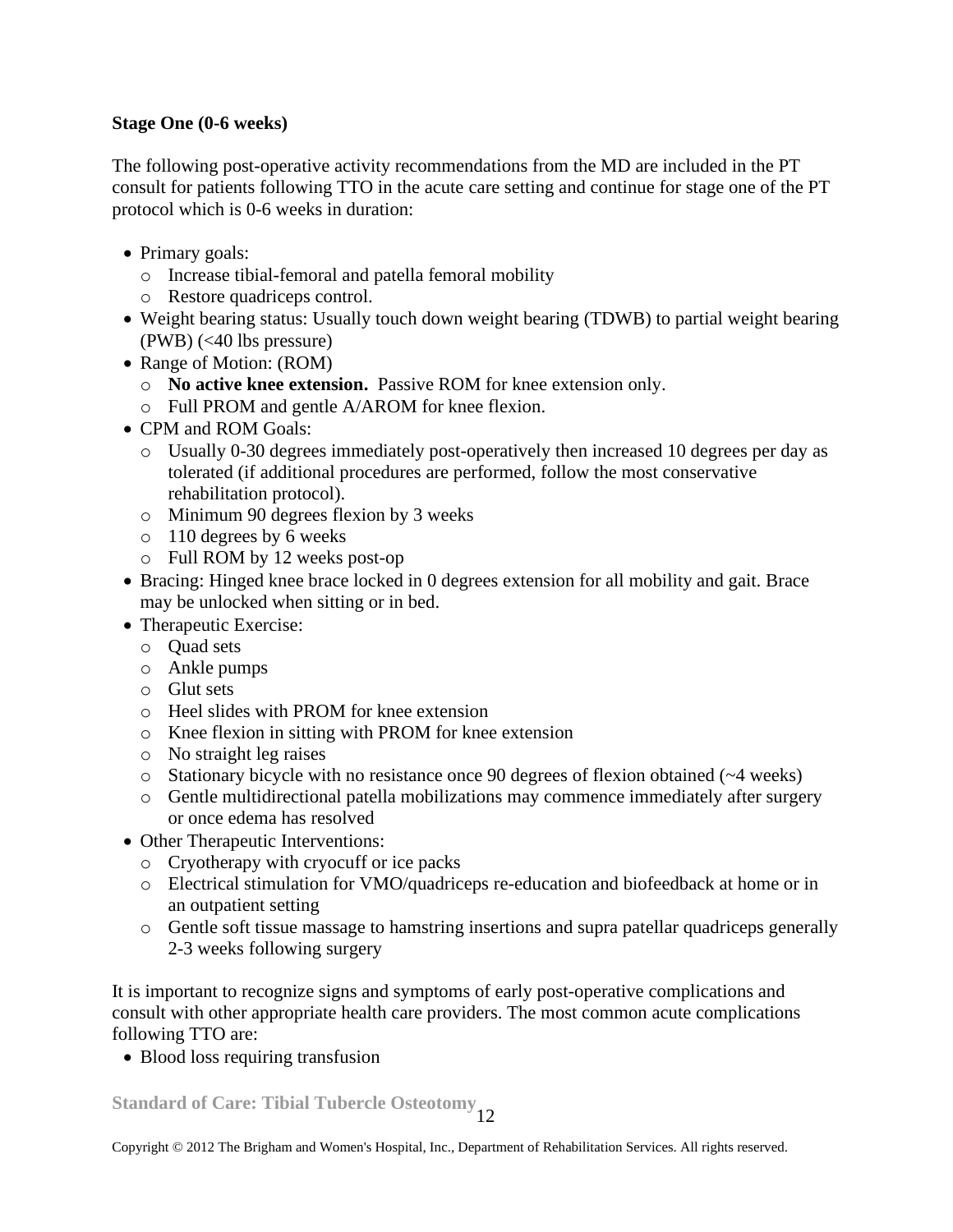- Deep vein thrombosis (DVT)
- Pulmonary embolism (PE)
- Compartment syndrome

If a patient presents during the first few days post-operatively with signs and symptoms related to the above listed complications, physical therapy interventions must be stopped, and the medical team consulted.

Late-onset complications following TTO may include:

- Skin breakdown secondary to the Bledsoe brace.
- Large hematoma formation. Patients are often asked to rest the knee joint, use ice to help decrease the size of the hematoma, and stop taking anticoagulants. If the hematoma does not resolve, patients may need surgical evacuation.
- Wound healing complications in the first few weeks after surgery.
- Infection.
- Non-union of tuberosity.
- Tibial fracture from early, excessive weight bearing.

# **Stage Two (6-12 weeks)**

- Primary Goals:
	- o Do not overload the surgical site
	- o Increase tibial-femoral and patello-femoral mobility
	- o Restore quadriceps control
- Brace: Not indicated.
- Gait: Touch down weight bearing (TDWB) with crutches as needed for 4 more weeks.
- Therapeutic exercise:
	- o ROM: Progress towards full AROM equal to contra-lateral side
	- o Stationary bicycling with very low resistance as tolerated
	- o Treadmill (forward and retro-walking), Nordic Track, and elliptical machine permitted
	- o Gait training
	- o Aquatic therapy: flutter/straight leg scissor kick and running in water permitted
	- o Continue gentle closed-chain LE strengthening through functional range terminal knee extension 0-40 degrees and 120-70 degrees extension from flexed position
	- o Open-chain terminal extension with resistance is **not** permitted
- Other therapeutic interventions:
	- o Continue multi-directional patella mobilization as needed
	- o Continue cryotherapy and soft tissue mobilization for edema control
	- o Electrical-stimulation for VMO/quadriceps muscle re-education/biofeedback as needed
	- o Ultrasound to hamstring and quadriceps insertions and supra-patellar regions (see BWH ultrasound procedure for parameters)
	- o Soft tissue mobilization and massage to scar, hamstring insertions, quadriceps, patella gutters, and supra/infra-patellar regions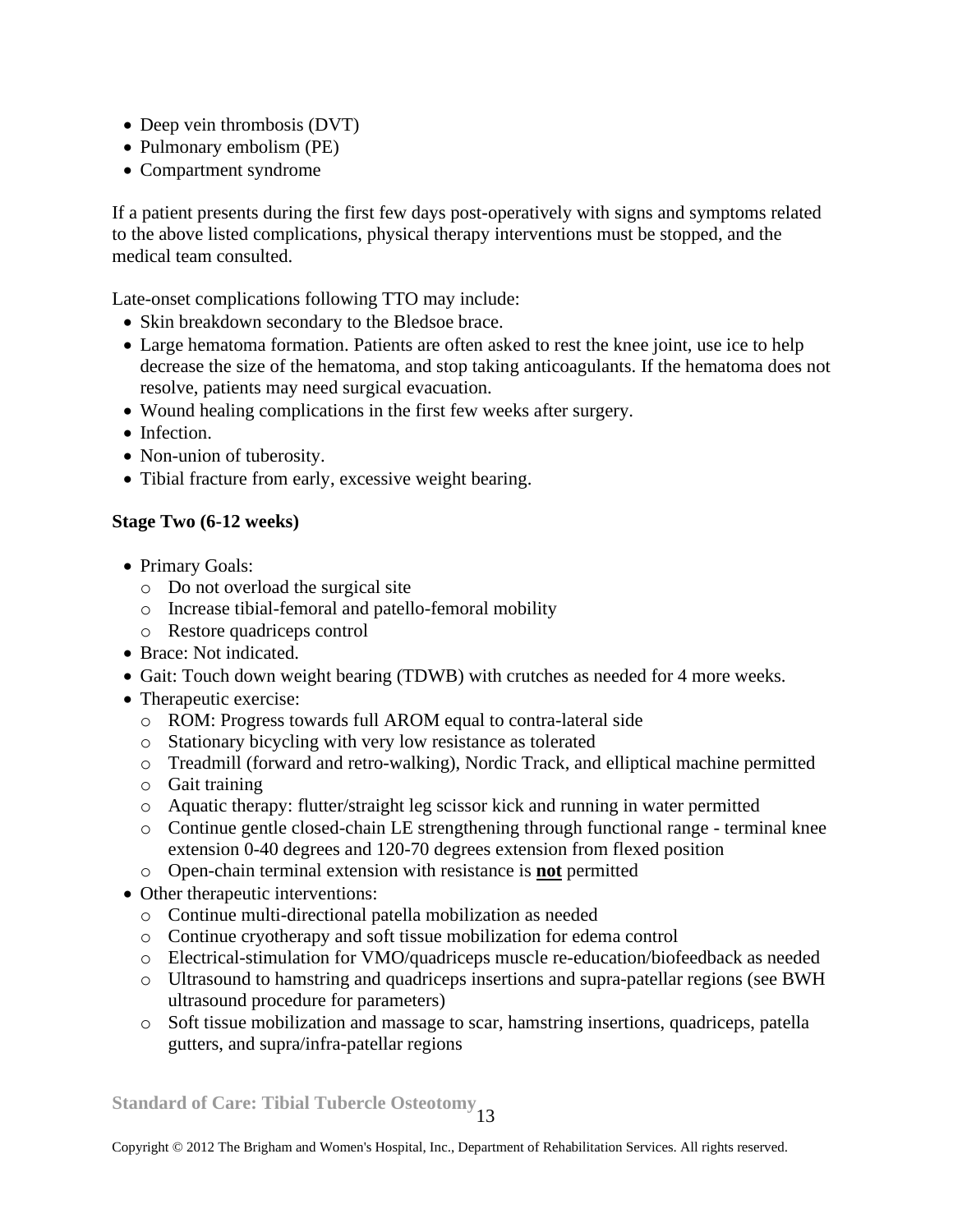Note:

- Activity level should be modified if increased pain, catching, or edema occurs.
- Activities/exercises with excessive patello-femoral compressive forces should be avoided For example: deep squats, open chain terminal knee extensions with or without resistance.
- **No running or plyometrics including activities involving jumping until 9-12 months post surgery.**

After stage two, protocols for patients s/p TTO are individualized per patient needs following evaluation by the surgeon in the clinic.

# **9-12 Months Post Surgery**

Patients may resume full functional, recreational and sports related activity as tolerated including activities involving running, jumping and plyometrics.

# **Re-evaluation**

The average inpatient length of stay following TTO is 2-3 days. Patients are re-evaluated on a daily basis with respect to their range of motion, quality of movement, muscle contraction, pain intensity, gait quality, and functional independence. If the patient's hospital course is prolonged due to complications, a formal re-evaluation will be performed every 7-10 days to re-assess progression towards the previously outlined goals and outcomes. In the outpatient setting, the patient is to be formally re-evaluated every 30 days, however, impairments such as ROM should be monitored at each visit.

# **Discharge Planning**

It is expected that most patients following TTO will be discharged home after the acute rehabilitation phase. All patients will be discharged home with a continuous passive motion (CPM) device to be used 4-6 weeks post-operatively. Patients s/p TTO will also discharge home with home care services (PT and nursing). Several factors including age, co-morbidities, complex living spaces, and lack of assistance/support from family/caregiver may all contribute to a patient's discharge to a short-term rehabilitation setting instead of directly home.

# **Commonly expected outcomes for discharge home are:**

- Ability to perform bed mobility and functional transfers independently.
- Safe ambulation of household distances (50-100 ft) and ability to ascend and descend stairs.
- Increased knee ROM and strength, as previously identified in the goals outlined above.

Author: **Reviewed by:** 

David M. Pirani, PT Roya Ghazinouri, PT September, 2012 Laurence Debree Higgins, M.D. Carolyn Beagan, PT Kenneth Shannon, PT